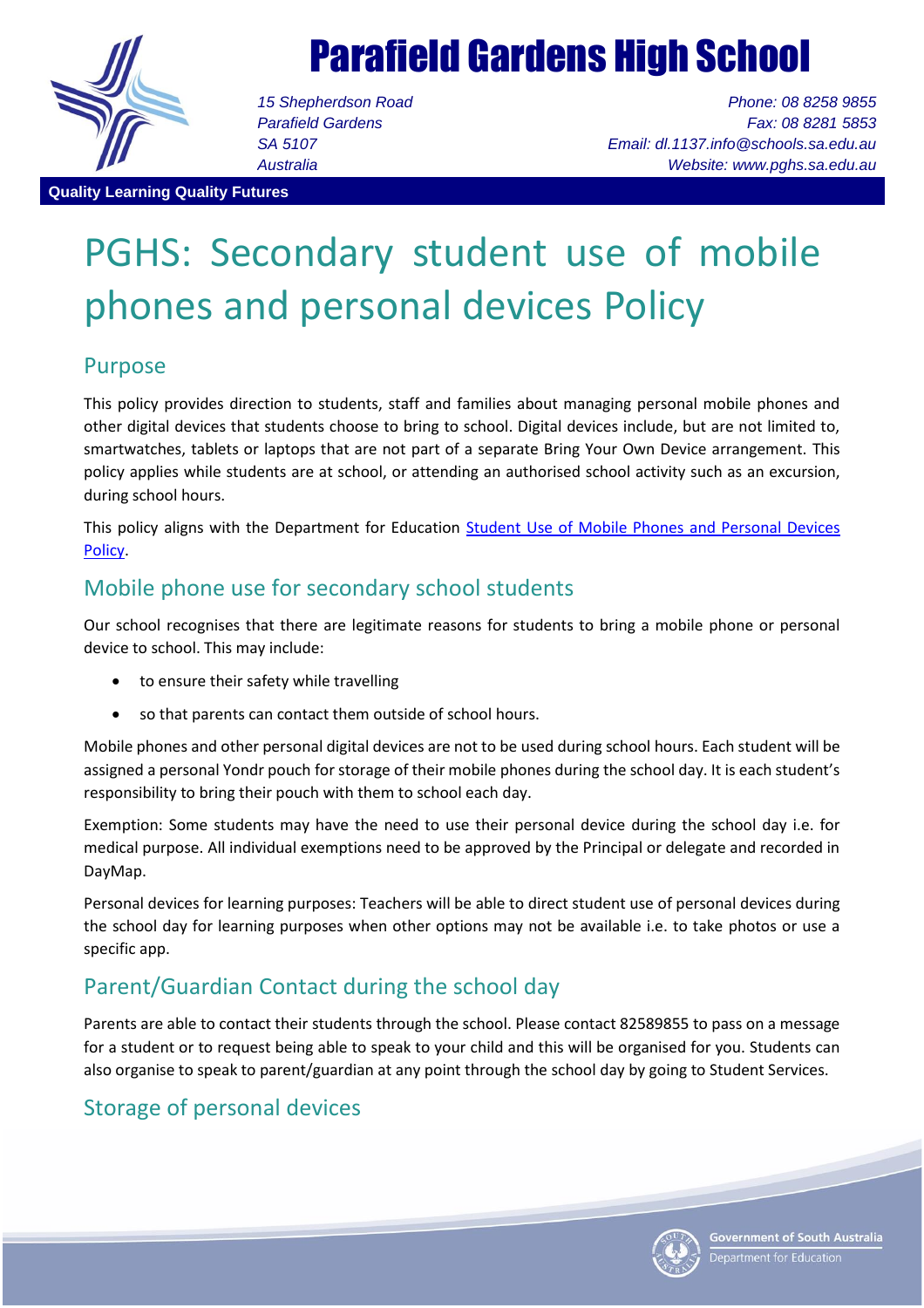### Start of school day

As students enter the school grounds, they will:

- Turn their phone off or put it in flight mode
- Unlock their empty Yondr pouch using an "Unlocking Base" at various locations around the school.
- Place their phone (and any other personal digital devices) inside the pouch, securely close it and store in their school bag.

Each student will maintain possession of their mobile phone inside their Yondr pouch for the duration of the school day. Students arriving late to school will need to go through this process at Student Services.

#### End of school day

As students exit the school at the end of the day, they will:

- Unlock their pouch using an "Unlocking Base" at various locations around the school.
- Remove their phone (and any other devices) from their pouch.
- Securely close their empty pouch and place it in their school bag for the next day.

## If the student does not comply

Step 1: Students will be given an opportunity to put their mobile phone or device in their Yondr pouch. If the pouch needs to be unlocked, please call the teacher on roving duty who will escort student to Student Services to do so, and then ensure that the pouch is locked. The student is then able to return to class.

Step 2: If non-compliance continues, the phone will be taken with the student to Student Services by the teacher on roving duty. A parent/guardian will be notified and a take home will occur.

The mobile phone or device will be stored securely at Student Services and given to the parent/guardian when they collect student. The parent/guardian will come to school to collect their student and a reconnection meeting will need to occur before the student is able to attend school again. Where required, a new pouch will need to be purchased (\$20) by the family.

Step 3: Continued non-compliance - If a student has 3 take homes (within a term) for mobile phone noncompliance this will result in a suspension and requirement to complete a Mobile Phone research Assignment for discussion in reconnection meeting.

## Mobile Phone Exemption

A Mobile Phone Exemption is available for students that have a medical reason to need their phone throughout the day.

Student/Family complete a Mobile Phone Exemption form and provide required medical evidence. Exemption approvals will be managed by Senior Leader Timetable/Daily Operations

\*\*Temporary exemption can be issued for up to 3 weeks whilst medical evidence is sought.

If approved student will be issued with an exemption sticker for their Chromebook and note recorded on DayMap. If student abuses privileges a meeting will be held with the student and family to discuss next steps.

If exemption is not approved please follow non- compliance process.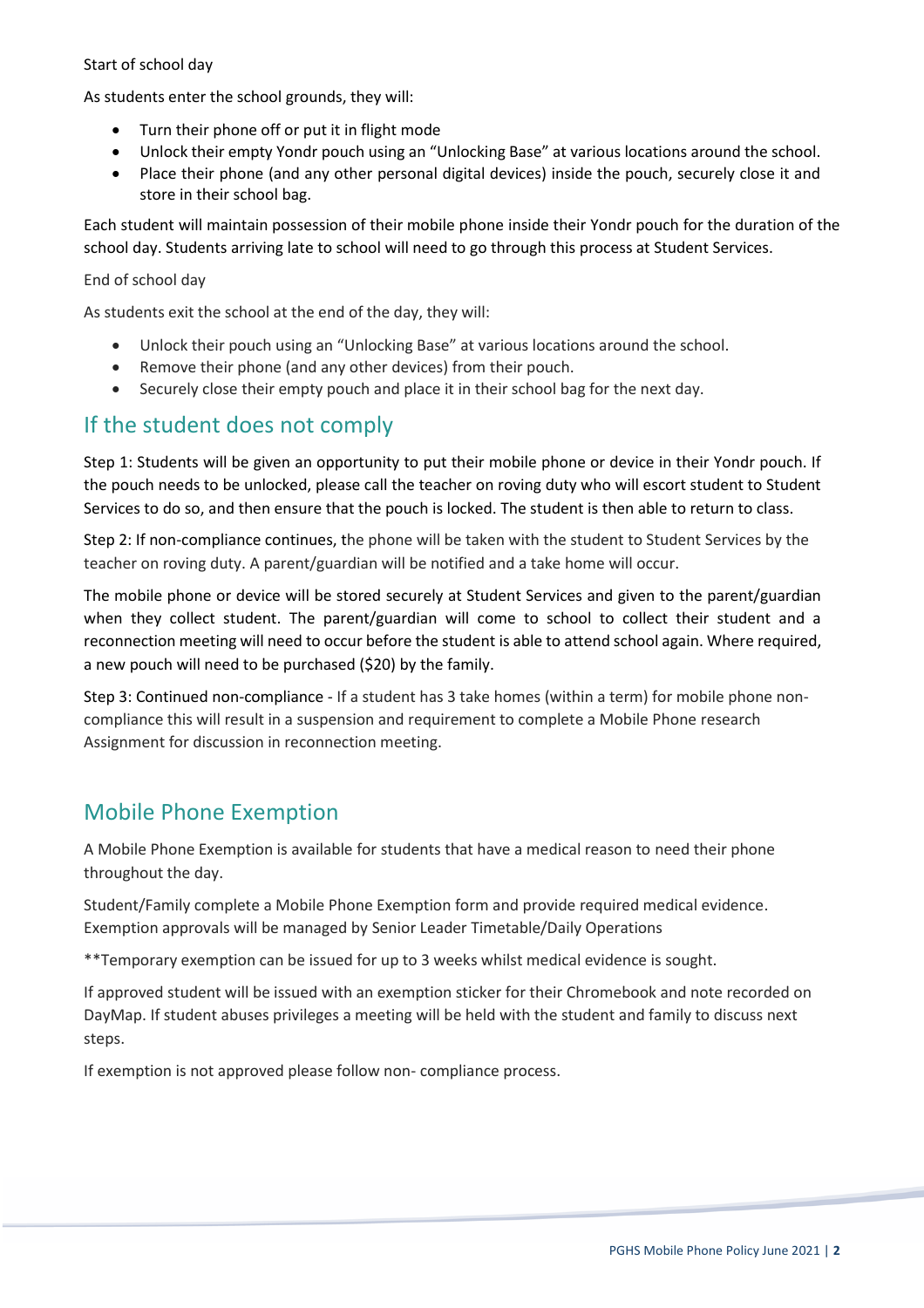# Roles and responsibilities

### **Principal**

Make sure:

- this policy is clearly communicated and accessible to all students, staff and families
- there is a process for regular review of the policy
- secure storage is provided for student personal devices through the issuing of a Yondr pouch
- processes are in place for monitoring internet and school network use by all members of the school community.

Enforce the school's policy and responses to instances of non-compliance.

Report and respond to incidents of inappropriate use of personal devices in line with department policy and procedures and any legislative requirements.

Consider requests for exemptions from the school policy from parents, adult or independent students on a case-by-case basis. Make sure that approved exemptions are documented and that relevant staff are informed about students' exemptions.

Model appropriate use of mobile phones and support families to understand the importance of promoting safe, responsible and respectful use of mobile phones to their children.

#### **School staff**

Deliver learning opportunities and maintain a safe and productive learning environment. Take steps to minimise distractions from the non-educational use of personal devices in the learning environment.

Respond to instances of non-compliance in line with the school's policy.

Report and respond to incidents of inappropriate use of personal devices in line with department policy and procedures and any legislative requirements.

Make sure that any student personal devices handed in for their care are stored in a secure location and are returned to the student (or their parent).

Model appropriate use of mobile phones and support families to understand the importance of promoting safe, responsible and respectful use of mobile phones to their children.

#### **Students**

Comply with the requirements of the school's policy and follow all reasonable directions from the Principal and school staff.

If permitted to use a mobile phone or personal device in line with this policy, do so in a safe, responsible and respectful way and support peers to do the same.

Communicate respectfully with others and do not use a mobile phone or other personal device to bully, harass or threaten another person.

Respect others' rights to privacy and do not take photos, film or audio records of other people without their knowledge or permission.

#### **Parents**